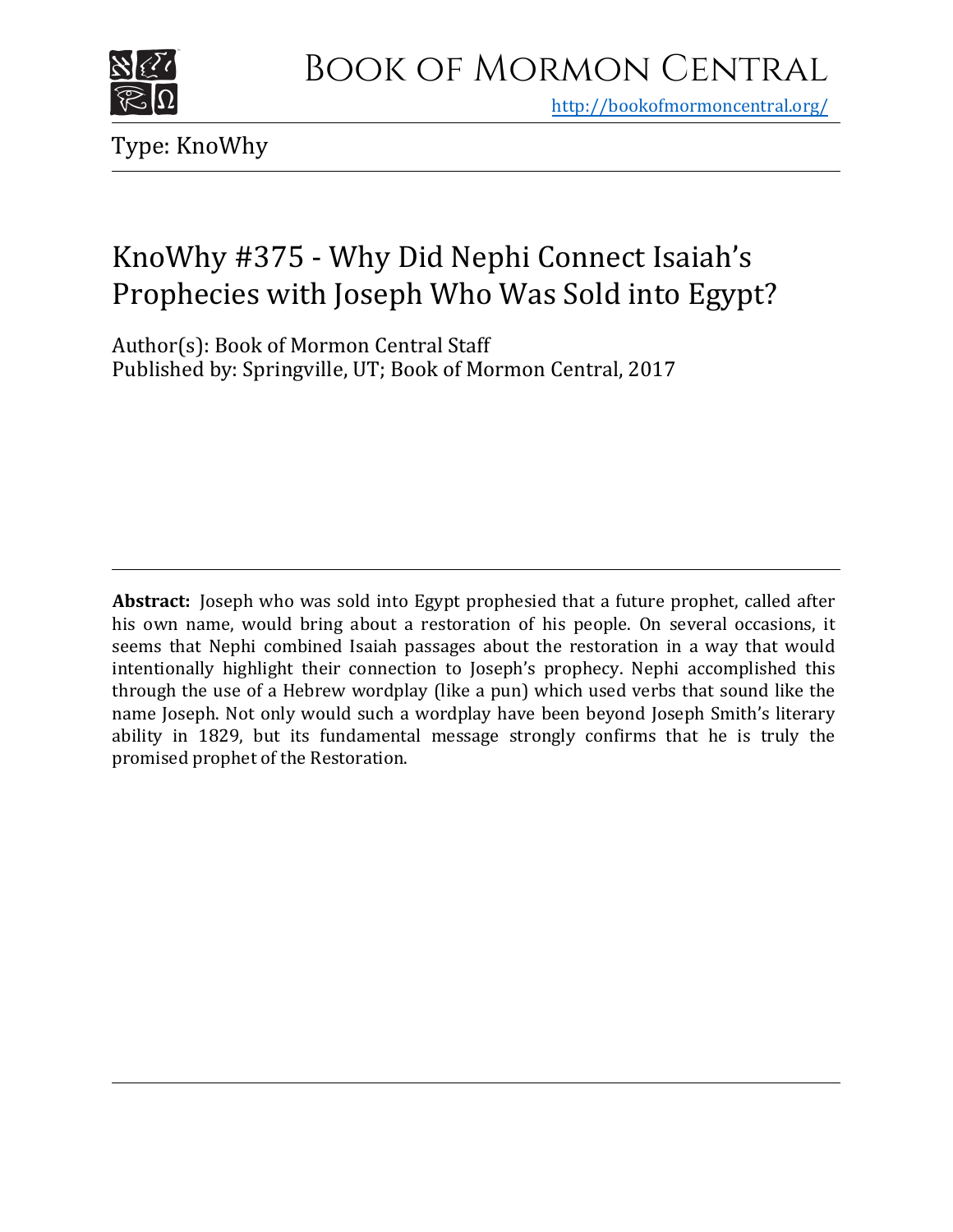

Joseph of Egypt, by Michael T. Malm via lds.org

# WHY DID NEPHI CONNECT ISAIAH'S PROPHECIES with Joseph Who Was Sold into Egypt?

"And the Lord will set his hand again the second time to restore his people from their lost and fallen state. Wherefore, he will proceed to do a marvelous work and a wonder among the children of men." 2 Nephi 25:17

#### The Know

When Lehi obtained the plates of brass, he discovered that "he was a descendant of Joseph; yea, even that Joseph who was the son of Jacob, who was sold into Egypt, and who was preserved by the hand of the Lord" (1 Nephi 5:14). Nephi then immediately added that "they [meaning Jacob's future posterity] were also led out of captivity and out of the land of Egypt, by that same God who had preserved them" (v. 15). These verses mark the beginning of a pattern in the Book of Mormon where Joseph's deliverance of his family is linked with future deliverances of Jacob's posterity.<sup>1</sup>

Matthew Bowen has noted that on two notable occasions—2 Nephi 25:17 and 2 Nephi 29:1—Nephi combined restoration themes from Isaiah 11:11 and Isaiah 29:14 into a unified idea.<sup>2</sup> In rabbinic times, the practice of drawing two scriptural passages together on the basis of shared words and then interpreting them in light of each other came to be known as Gezera Shawa. 3 What makes Nephi's Gezera Shawa especially intriguing is his potential use of a Hebrew wordplay (like a pun) on the name Joseph (yôsēp).

According to Bowen, the name Joseph comes from "the Hebrew verb yāsap, the most basic sense of which is 'to add.' Yāsap also has the more developed senses to 'continue' or 'proceed to do' something and 'to do again.'"4 Not only do these verbs sound like the name Joseph and have the same basic meaning as the name Joseph,<sup>5</sup> but in 2 Nephi 25:21 they, and the additional restorations which they describe, are directly linked to Joseph himself.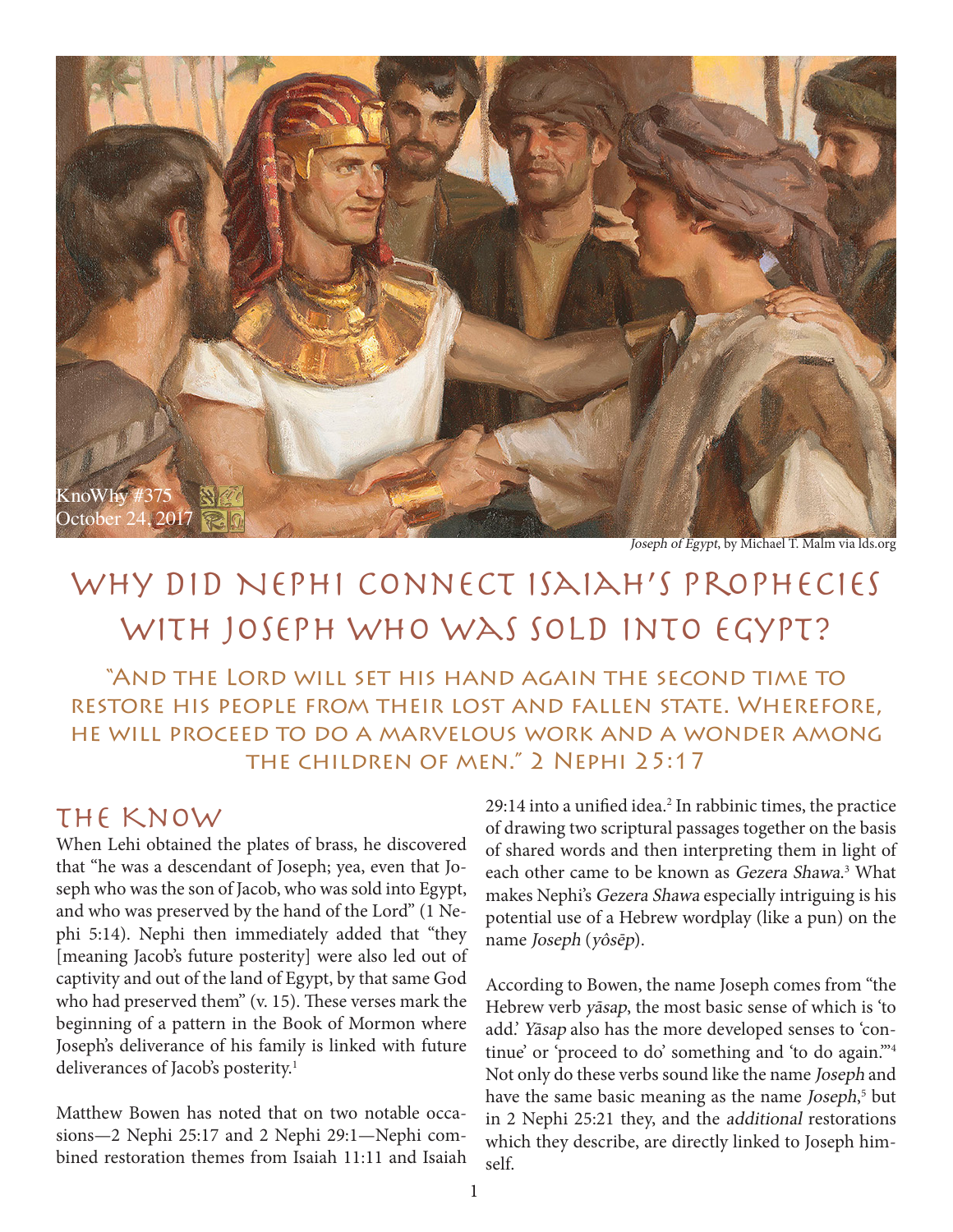| <b>ISAIAH 11:11</b>                    | <b>ISAIAH 29:14</b>             | 2 NEPHI 29:1                             | 2 NEPHI 25:17, 21                                                  |
|----------------------------------------|---------------------------------|------------------------------------------|--------------------------------------------------------------------|
| 11. And it shall come to               | 14. Therefore, behold, I        | 29. But behold, there                    | 17. And the Lord will set                                          |
| pass in that day, that the             | will proceed $[y\hat{o}sip]$ to | shall be many—at that                    | his hand again $[y\delta s\hat{i}p]$                               |
| Lord shall set his hand                | do a marvellous work            | day when I shall proceed                 | the second time to re-                                             |
| again $[y\delta s\hat{i}p]$ the second | among this people, even         | $[y\hat{o}sip]$ to do a marvelous        | store his people [cf. Isaiah                                       |
| time to recover the rem-               | a marvellous work and a         | work among [cf. Isaiah                   | 11:11] from their lost and                                         |
| nant of his people                     | wonder                          | 29:14] them  that I may                  | fallen state. Wherefore, he                                        |
|                                        |                                 | set my hand again $[y\delta s \hat{i}p]$ | will proceed $[y\hat{o}sip]$ to do                                 |
|                                        |                                 | the second time to recov-                | a marvelous work and a                                             |
|                                        |                                 | er [cf. Isaiah $11:11$ ] my              | wonder [cf. Isaiah 29:14]                                          |
|                                        |                                 | people, which are of the                 | among the children of                                              |
|                                        |                                 | house of Israel;                         | men                                                                |
|                                        |                                 |                                          |                                                                    |
|                                        |                                 |                                          | 21.  that the promise                                              |
|                                        |                                 |                                          | may be fulfilled unto                                              |
|                                        |                                 |                                          | <b>Joseph</b> [ $y\hat{o}$ <i>s</i> $\vec{e}$ <i>p</i> ], that his |
|                                        |                                 |                                          | seed should never perish                                           |
|                                        |                                 |                                          | as long as the earth should                                        |
|                                        |                                 |                                          | stand.                                                             |

On a different occasion, in 1 Nephi 22, we find that Nephi added Isaiah 52:10 into his network of Isaiah references. Bowen found this addition to be "particularly noteworthy" because Nephi "apparently supplied the verb yāsap to Isaiah 52:10, where Isaiah did not previously use that verb."6

| Isaiah 11:11                           | ISAIAH 29:14                    | <b>ISAIAH 52:10</b>        | 1 NEPHI 22                                                                                                                                            |
|----------------------------------------|---------------------------------|----------------------------|-------------------------------------------------------------------------------------------------------------------------------------------------------|
| 11. And it shall come to               | 14. Therefore, behold, I        | 10. The Lord hath made     | 8. And after our seed is                                                                                                                              |
| pass in that day, that the             | will proceed $[y\hat{o}sip]$ to | bare his holy arm in the   | scattered the Lord God                                                                                                                                |
| Lord shall set his hand                | do a marvellous work            | eyes of all the nations;   | will proceed [yôsīp] to do                                                                                                                            |
| again $[y\delta s\hat{i}p]$ the second | among this people, even         | and all the ends of the    | a marvelous work among                                                                                                                                |
| time to recover the rem-               | a marvellous work and a         | earth shall see the salva- | the Gentiles [cf. Isaiah                                                                                                                              |
| nant of his people                     | wonder                          | tion of our God.           | $29:14$                                                                                                                                               |
|                                        |                                 |                            | 11. Wherefore, the Lord<br>God will proceed [add-<br>ed use of yôsīp] to make<br>bare his arm in the eyes<br>of all the nations [cf.<br>Isaiah 52:10] |
|                                        |                                 |                            | 12. Wherefore, he will                                                                                                                                |
|                                        |                                 |                            | bring them again $[y\delta \hat{\mathfrak{sp}}]$                                                                                                      |
|                                        |                                 |                            | out of captivity [cf. Isaiah                                                                                                                          |
|                                        |                                 |                            | 11:11                                                                                                                                                 |

The fact that Nephi repeatedly tied these Isaiah references together—on one occasion explicitly mentioning the name Joseph (yôsēp) and on another adding a form of the verb yāsap—suggests that, in Nephi's mind, Joseph was linked to future restorations. Interestingly, Nephi wasn't the only Book of Mormon prophet to make such a connection. Mormon boldly prophesied that surely the Lord would "again [yôsîp] bring a remnant of the seed of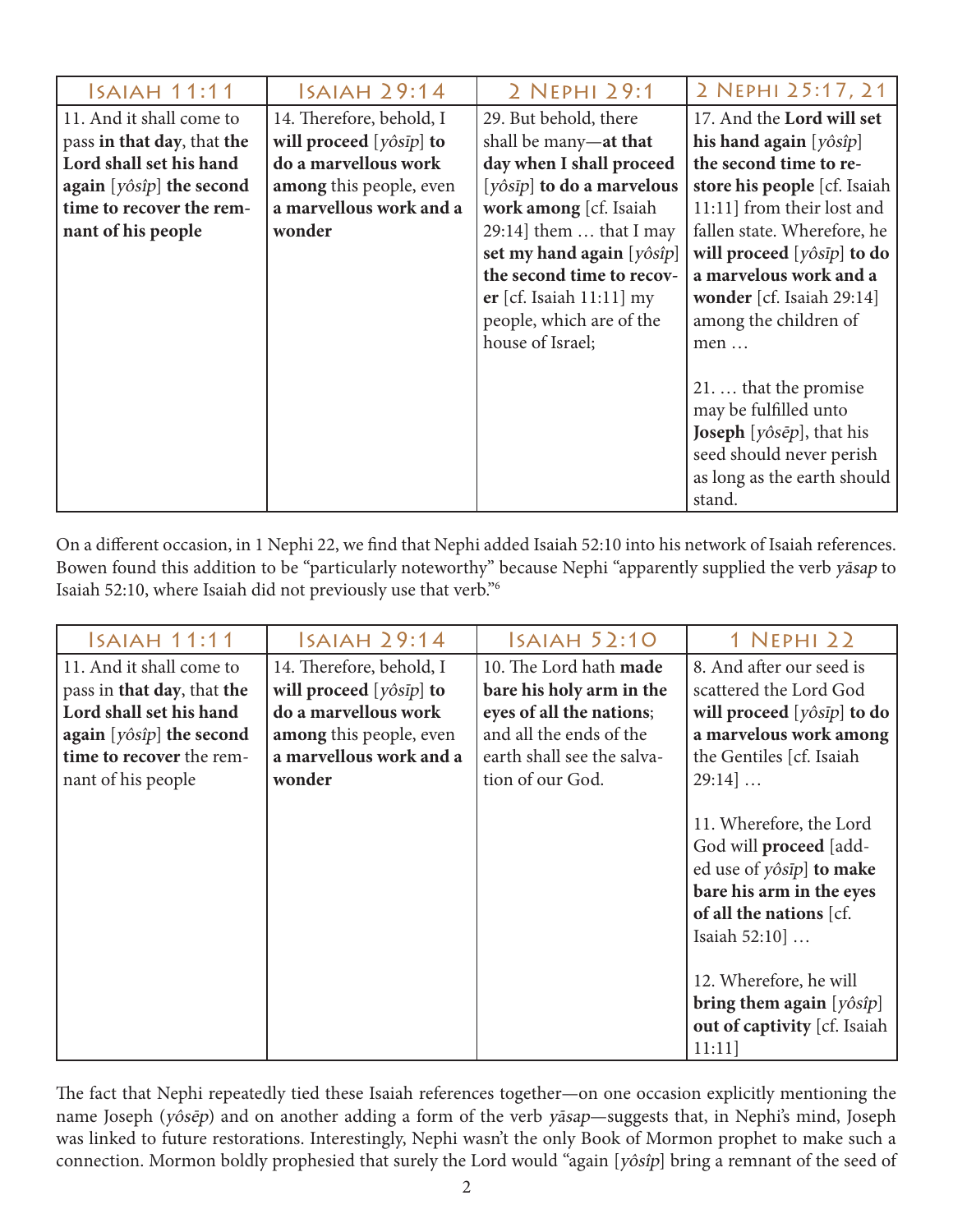Joseph [yôsēp] to the knowledge of the Lord their God" (3 Nephi 5:23).7

#### The Why

So, what does Joseph, who was sold into Egypt, have to do with Isaiah's prophecies? Perhaps the most meaningful explanation can be found in a prophecy from Joseph himself, as recited by Lehi. Joseph declared that a "seer shall the Lord my God raise up, who shall be a choice seer unto the fruit of my loins" (2 Nephi 3:6). This seer would be "great like unto Moses" (v. 9), but instead of physically leading Israelites out of bondage, he would "bring forth [God's] word unto the seed of [Joseph's] loins" (v. 11).

Joseph then prophesied, "And his name shall be called after me; and it shall be after the name of his father. And he shall be like unto me; for the thing, which the Lord shall bring forth by his hand, by the power of the Lord shall bring my people unto salvation" (2 Nephi 3:15). In other words, just as Joseph who was sold into Egypt brought salvation to his own family, a future seer named Joseph would bring salvation to his descendants.

Nephi and Mormon surely knew and understood Joseph's prophecy, and they saw how it was tied to Isaiah's prophecies about a latter-day restoration. They recognized that through a latter-day Joseph (yôsēp) the Lord would "proceed (yôsīp) to do a marvellous work," and would "proceed (yôsīp) to make bare his arm in the eyes of all the nations," and would "set his hand again (yôsîp) the second time to recover the remnant of his people."8 These beautifully integrated prophecies—along with their repeated uses of a Hebrew wordplay—help confirm that Joseph Smith, who was named after his own father, was truly the prophet of the Restoration.<sup>9</sup>

Concerning the growing criticism of Joseph Smith in today's world, Elder Neil L. Andersen has taught, "The negative commentary about the Prophet Joseph Smith will increase as we move toward the Second Coming of the Savior. The half-truths and subtle deceptions will not diminish. There will be family members and friends who will need your help."<sup>10</sup> To resist this rising persecution, Elder Andersen stressed, "Each believer needs a spiritual confirmation of the divine mission and character of the Prophet Joseph Smith."11

How can one obtain such a witness? Among other suggestions, Elder Andersen noted that a "testimony may distill upon your soul as you read the Book of Mormon again and again."12 Not only does the Book of Mormon itself testify of Joseph Smith's prophetic calling, but it does so in a way that was likely far beyond his own literary ability.13 Importantly, Joseph, who was sold into Egypt, twice declared that he was "sure" of the Lord's promise concerning a latter-day seer named Joseph (2 Nephi 3:14, 16). As we prayerfully read and pray concerning the Book of Mormon, we can obtain this same confidence, from the Lord Himself, that Joseph Smith is the prophet of the long-promised Restoration.

### Further Reading

Matthew Bowen, "Onomastic Wordplay on Joseph and Benjamin and Gezera Shawa in the Book of Mormon," Interpreter: A Journal of Mormon Scripture 18 (2016): 255–273.

Matthew Bowen, "'He Shall Add': Wordplay on the Name Joseph and an Early Instance of Gezera Shawa in the Book of Mormon," Insights 30, no. 2 (2010): 2–4.

Neil L. Andersen, "Joseph Smith," Ensign, November 2014, 28–31, online at lds.org.

Joseph Fielding McConkie, "Joseph, Son of Jacob," Encyclopedia of Mormonism, 4 vols., ed. Daniel H. Ludlow (New York, NY: Macmillan, 1992), 2:760–761.